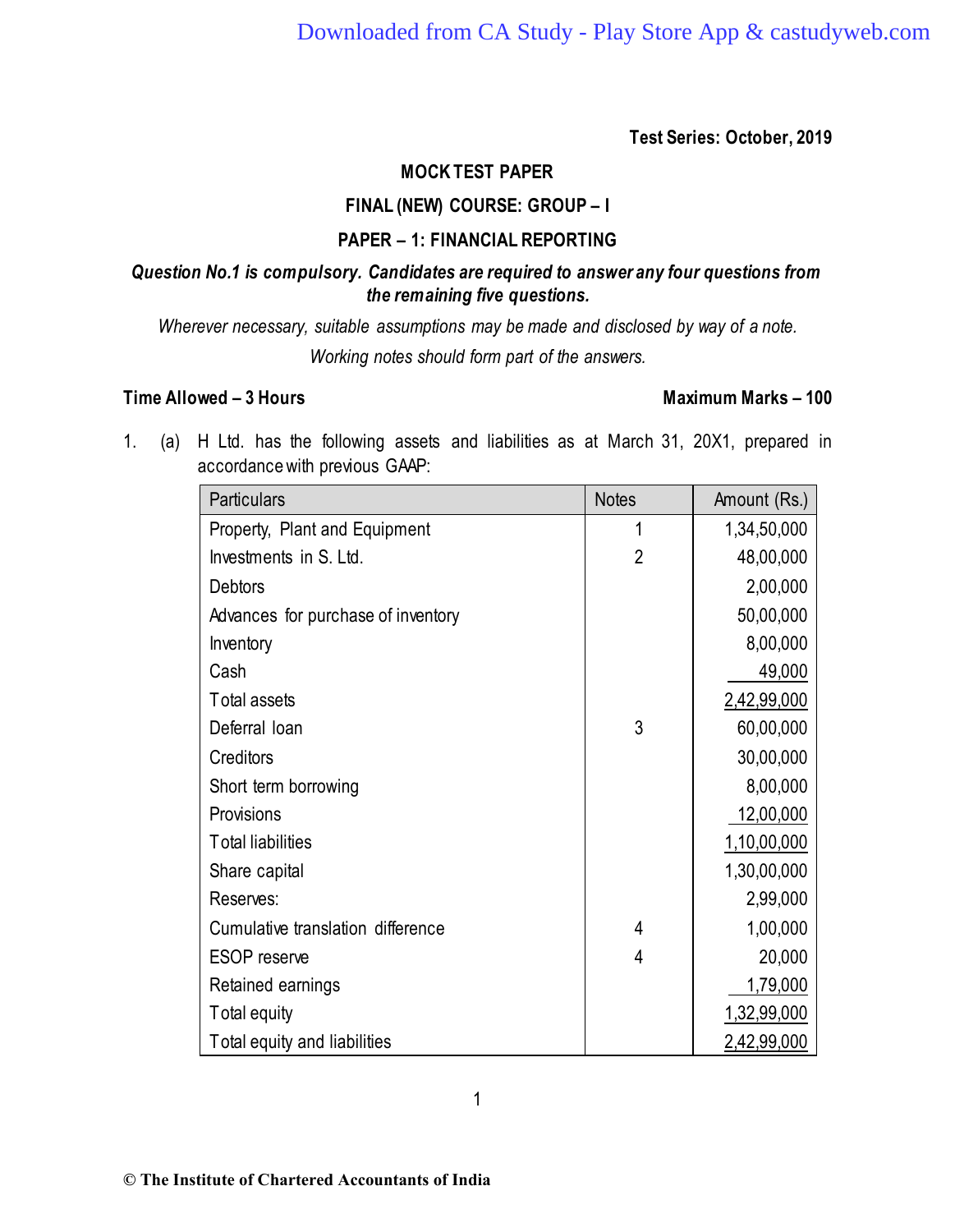The following GAAP differences were identified by the Company on first-time adoption of Ind AS with effect from April 1, 20X1:

- 1. In relation to property, plant and equipment, the following adjustments were identified:
	- Property, plant and equipment comprise land held for capital appreciation purposes costing Rs. 4,50,000 and was classified as investment property as per Ind AS 40.
	- Exchange differences of Rs. 1,00,000 were capitalised to depreciable property, plant and equipment on which accumulated depreciation of Rs. 40,000 was recognised.
	- There were no asset retirement obligations.
	- The management intends to adopt deemed cost exemption for using the previous GAAP carrying values as deemed cost as at the date of transition for PPE and investment property.
- 2. The Company had made an investment in S Ltd. (subsidiary of H Ltd.) for Rs. 48,00,000 that carried a fair value of Rs. 68,00,000 as at the transition date. The Company intends to recognise the investment at its fair value as at the date of transition.
- 3. Financial instruments:

# • **Deferral loan Rs. 60,00,000:**

The deferral loan of Rs. 60,00,000 was obtained on March 31, 20X1, for setting up a business in a backward region with a condition to create certain defined targets for employment of local population of that region. The loan does not carry any interest and is repayable in full at the end of 5 years. In accordance with Ind AS 109, the discount factor on the loan is to be taken as 10%, being the incremental borrowing rate. Accordingly, the fair value of the loan as at March 31, 20X1, is Rs. 37,25,528. The entity chooses to exercise the option given in paragraph B11 of Ind AS 101, i.e., the entity chooses to apply the requirements of Ind AS 109, Financial Instruments and Ind AS 20, Accounting for Government Grants and Disclosure of Government Assistance, retrospectively as required information had been obtained at the time of initially accounting for deferral loan.

4. The retained earnings of the Company contained the following:

#### • **ESOP reserve of Rs. 20,000:**

The Company had granted 1,000 options to employees out of which 800 have already vested. The Company followed an intrinsic value method for recognition of ESOP charge and recognised Rs. 12,000 towards the vested options and Rs. 8,000 over a period of time as ESOP charge and a corresponding reserve. If fair value method had been followed in accordance with Ind AS 102, the corresponding charge would have been Rs. 15,000 and Rs. 9,000 for the vested and unvested shares respectively. The Company intends to avail the Ind AS 101 exemption for share-based payments for not restating the ESOP charge as per previous GAAP for vested options.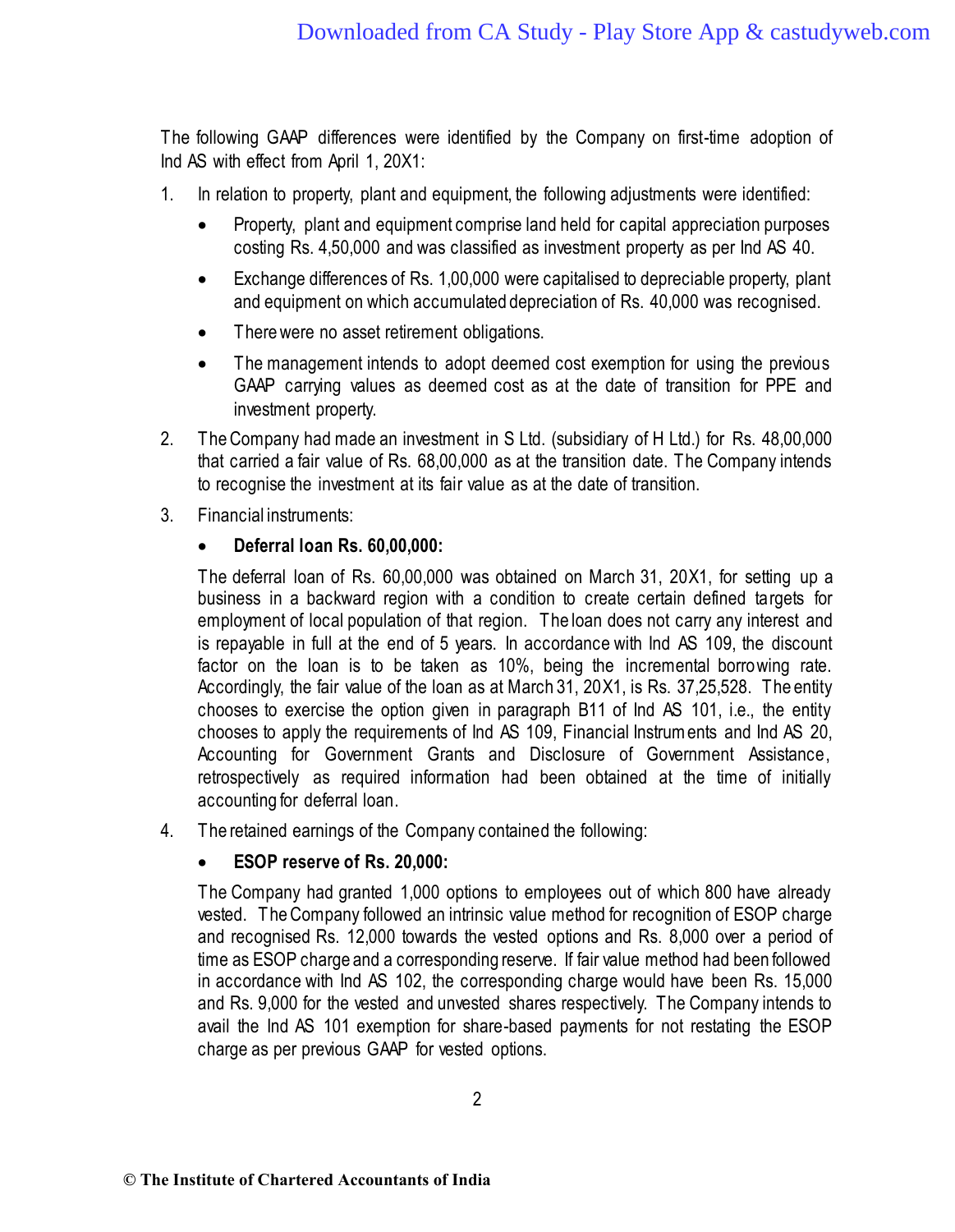# • **Cumulative translation difference :**

Rs. 1,00,000 The Company had a non-integral foreign branch in accordance with AS 11 and had recognised a balance of Rs. 1,00,000 as part of reserves. On firsttime adoption of Ind AS, the Company intends to avail Ind AS 101 exemption of resetting the cumulative translation difference to zero. **(15 Marks)**

(b) Sumeru Limited holds 35% of total equity shares of Meru Limited, an associate company. The value of Investments in Meru Limited on March 31, 20X1 is Rs. 3 crores in the consolidated financial statements of Sumeru Limited.

Sumeru Limited sold goods worth Rs. 3,50,000 to Meru Limited. The cost of goods sold. is Rs. 3,00,000. Out of these, goods costing Rs. 1,00,000 to Meru Limited were in the closing stock of Meru Limited.

During the year ended March 31, 20X2 the profit and loss statement of Meru Limited showed a loss of Rs. 1 crore.

- (A) What is the value of investment in Meru Limited as on March 31, 20X2 in the consolidated financial statements of Sumeru Limited, if equity method is adopted for valuing the investments in associates?
- (B) Will your answer be different if Meru Limited had earned a profit of Rs. 1.50 crores and declared a dividend of Rs. 75 lacs to the equity shareholders of the Company?

**(5 Marks)**

2. (a) RKA Private Ltd is an old company established in 1995. The company started with a very small capital base and today it is one of the leading companies in India in its industry. The company has an annual turnover of Rs. 11,000 crores and planning to get listed in the next year.

> The company has a large employee base. The company provided a defined benefit plan to its employees. Following is the information relating to the balances of the fund's assets and liabilities as at  $1<sup>st</sup>$  April, 20X1 and  $31<sup>st</sup>$  March, 20X2. Rs. in lacs

| <b>Particulars</b>                  | $1st$ April, 20X1 | 31 <sup>st</sup> March, 20X2 |
|-------------------------------------|-------------------|------------------------------|
| Present value of benefit obligation | 1,400             | 1,580                        |
| Fair value of plan assets           | 1,140             | 1,275                        |

For the financial year ended 31st March, 20X2, service cost was Rs. 55 lacs. The company made a contribution of an amount of Rs. 111 lacs to the plan. No benefits were paid during the year.

Consider a discount rate of 8%.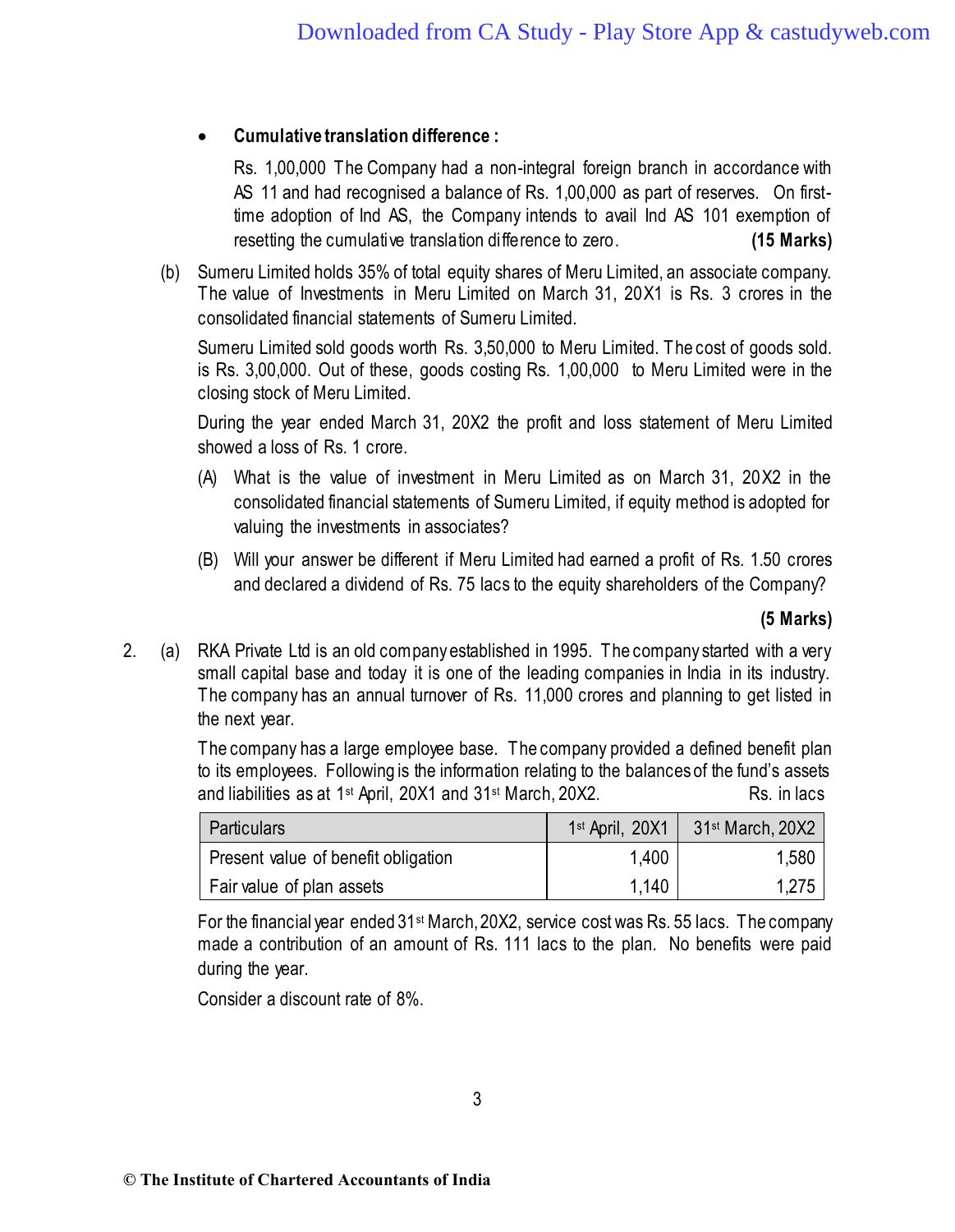As per Ind AS, you are required to -

- (a) Compute the balance(s) of the company to be included its balance sheet as on 31<sup>st</sup> March, 20X2 and amounts to be recognized in the statement of profit and loss and other comprehensive income for the year ended 31<sup>st</sup> March, 20X2.
- (b) Give the journal entries in respect of amount(s) to be recognized. **(8 Marks)**
- (b) How should contingent consideration payable in relation to a business combination be accounted for on initial recognition and at the subsequent measurement as per Ind AS in the following cases:
	- i) On 1 April 20X1, A Ltd. acquires 100% interest in B Ltd. As per the terms of agreement the purchase consideration is payable in the following 2 tranches:
		- ❖ an immediate issuance of 10 lakhs shares of A Ltd. having face value of Rs. 10 per share;
		- ❖ a further issuance of 2 lakhs shares after one year if the profit before interest and tax of B Ltd. for the first year following acquisition exceeds Rs. 1 crore.

The fair value of the shares of A Ltd. on the date of acquisition is Rs. 20 per share. Further, the management has estimated that on the date of acquisition, the fair value of contingent consideration is Rs. 25 lakhs.

During the year ended 31 March 20X2, the profit before interest and tax of B Ltd. exceeded Rs. 1 crore. As on 31 March 20X2, the fair value of shares of A Ltd. is Rs. 25 per share.

- ii) Continuing with the fact pattern in (a) above except for:
	- ❖ The number of shares to be issued after one year is not fixed.
	- ❖ Rather, A Ltd. agreed to issue variable number of shares having a fair value equal to Rs. 40 lakhs after one year, if the profit before interest and tax for the first year following acquisition exceeds Rs. 1 crore. A Ltd. issued shares with Rs. 40 lakhs after an year. **(12 Marks)**
- 3. (a) X Ltd. has identified 4 operating segments for which revenue data is given below:

|                    | External Sale (Rs.) | Internal Sale (Rs.) | Total (Rs.) |
|--------------------|---------------------|---------------------|-------------|
| Segment A          | 30,00,000           | <b>Nil</b>          | 30,00,000   |
| Segment B          | 6,50,000            | Nil                 | 6,50,000    |
| Segment C          | 8,50,000            | 1,00,000            | 9,50,000    |
| Segment D          | 5,00,000            | 49,00,000           | 54,00,000   |
| <b>Total Sales</b> | 50,00,000           | 50,00,000           | 1,00,00,000 |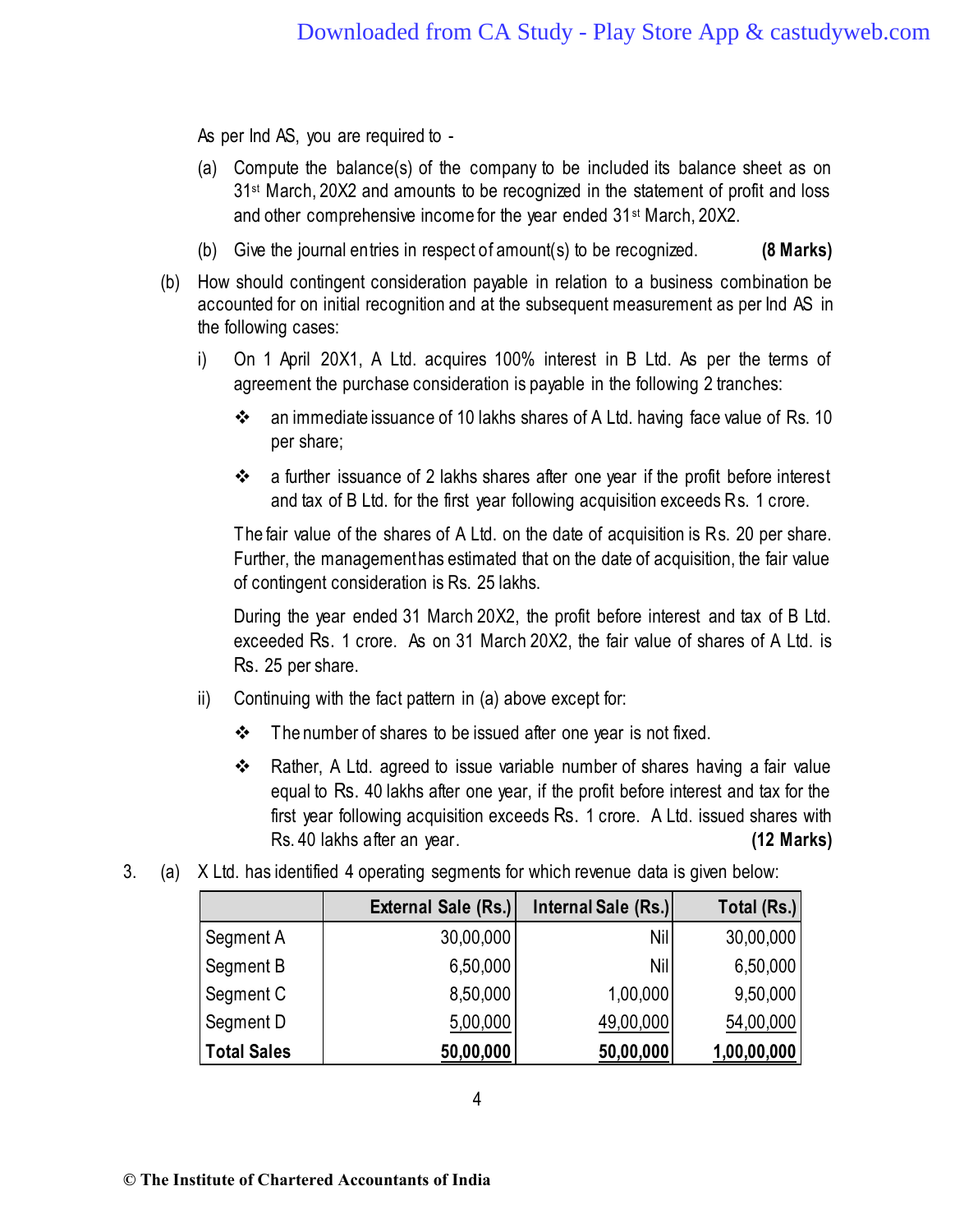Additional information:

Segment C is a new business unit and management expect this segment to make a significant contribution to external revenue in coming years.

Which of the segments would be reportable under the criteria identified in Ind AS 108?

**(5 Marks)**

- (b) X Ltd. sold JCB Machine having WDV of Rs. 50 Lakhs to Y Ltd. for Rs. 60 Lakhs and the same JCB was leased back by Y Ltd. to X Ltd. The lease is operating lease. Comment according to relevant Ind AS if:
	- (a) Sale price of Rs. 60 Lakhs is equal to fair value.
	- (b) Fair value is Rs. 50 Lakhs and sale price is Rs. 45 Lakhs.
	- (c) Fair value is Rs. 55 Lakhs and sale price Rs. 62 Lakhs.
	- (d) Fair value is Rs. 45 Lakhs and sale price is Rs. 48 Lakhs. **(5 Marks)**
- (c) Tee Limited is carrying on the business of developing light weight and medium weight guns for the Indian defence industry. Tee Limited acquired 48% of shares in Kay Limited, a company engaged in advanced research in weapons. Tee Limited acquired shares in Kay Limited to substantiate their position in the industry.

The remaining 52% of shares are held by the key management personnel of the Company Kay Limited. The Kay management consists of eleven people who are experts in the fields of advanced weapons and the core of the Company.

Tee Limited has the option to purchase remaining 52% at any time by paying 6 times the market price of the share. But on purchase of the shares it is highly possible that the key management personnel will leave the company.

- (A) State whether Tee Limited has control over Kay Limited.
- (B) What will be your answer if Tee Limited had 51% of shares in Kay Limited and Kay Limited can start the research, development and production of weapon only with the stringent approval process of the defence ministry of the Central Government.

#### **(5 Marks)**

- (d) Mittal Motors Limited is preparing financials for the year ended March 31, 20X2. The Company had some queries in preparation of certain data that is required to be presented in the financials. As the retainer of the Company, please advise the company for the following issues:
	- (i) Mittal Motors has issued 10,00,000 numbers of 9% cumulative preference shares. The Company has arrears of Rs. 15 crores of preference dividend as on March 31, 20X2, it includes current year arrears of Rs. 1.75 crores. The Company did not declare any dividend for equity shareholders as well as for preference shareholders.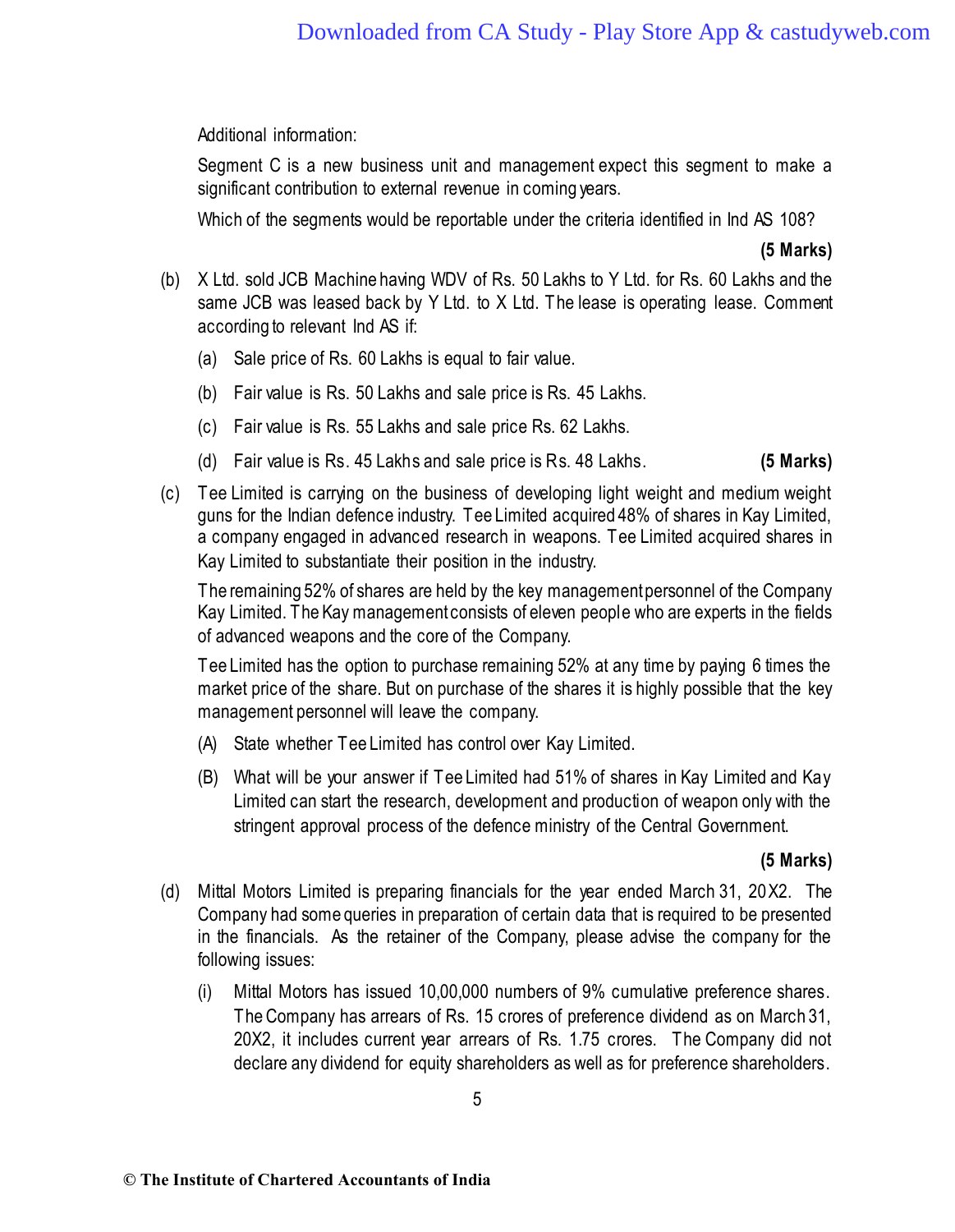What is the amount of dividend to be reduced from profit or loss for the year for calculating basic Earnings Per Share?

- (ii) Further Mittal Motors has also issued certain convertible debentures, which are outstanding as at the year end. For the purpose of computation of weighted average number of shares (to arrive at diluted EPS) when should the dilutive potential shares should be deemed to have been converted into shares?
	- (A) At the start of the period.
	- (B) The date of issue of the potential shares
	- (C) At the start of the period or, if later, the date of the issue of the potential shares
	- (D) At the end of the period. **(5 Marks)**

4. (a) KK Ltd. runs a departmental store which awards 10 points for every purchase of Rs. 500 which can be discounted by the customers for further shopping with the same merchant. Unutilised points will lapse on expiry of two years from the date of credit. Value of each point is Rs. 0.50. During the accounting period 20X1-20X2, the entity awarded 1,00,00,000 points to various customers of which 18,00,000 points remained undiscounted. The management expects only 80% will be discounted in future of which normally 60-70% are redeemed during the next year.

> The Company has approached your firm with the following queries and has asked you to suggest the accounting treatment (Journal Entries) under the applicable Ind AS for these award points:

| (a) | How should the recognition be done for the sale of goods worth Rs. 10,00,000<br>on a particular day?                                                                                                                                                                                                               |
|-----|--------------------------------------------------------------------------------------------------------------------------------------------------------------------------------------------------------------------------------------------------------------------------------------------------------------------|
| (b) | How should the redemption transaction be recorded in the year 20X1-20X2?<br>The Company has requested you to present the sale of goods and redemption<br>as independent transaction. Total sales of the entity is Rs. 5,000 lakhs.                                                                                 |
| (c) | How much of the deferred revenue should be recognised at the year-end<br>(20X1-20X2) because of the estimation that only 80% of the outstanding points<br>will be redeemed?                                                                                                                                        |
| (d) | In the next year 20X2-20X3, 60% of the outstanding points were discounted<br>Balance 40% of the outstanding points of 20X1-20X2 still remained<br>outstanding. How much of the deferred revenue should the merchant recognize<br>in the year 20X2-20X3 and what will be the amount of balance deferred<br>revenue? |
| (e) | How much revenue will the merchant recognized in the year 20X2-20X3, if<br>3,00,000 points are redeemed in the year 20X2-20X3?                                                                                                                                                                                     |

**(14 Marks)**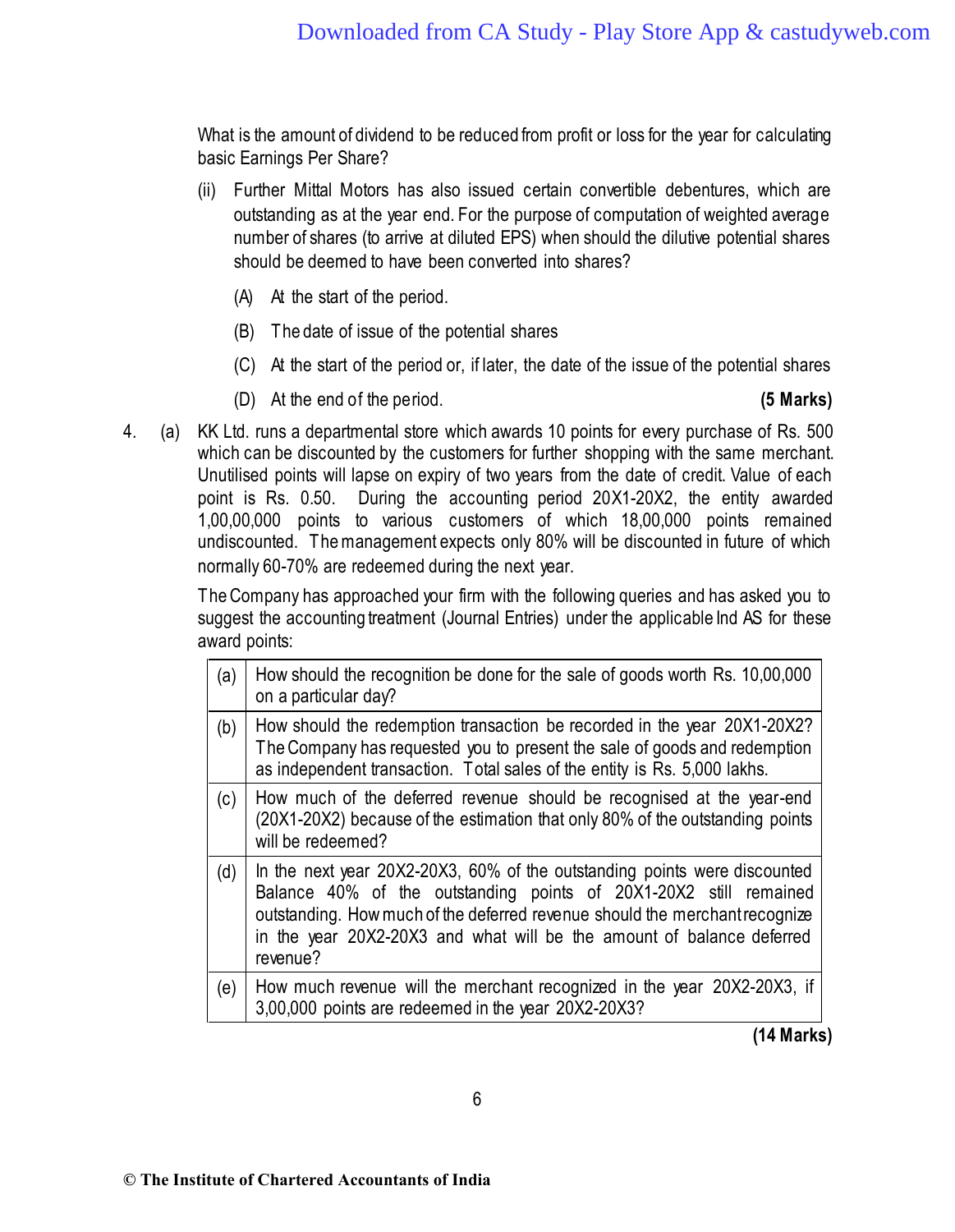- (b) A Ltd., whose functional currency is Indian Rupee, had a balance of cash and cash equivalents of Rs. 2,00,000, but there are no trade receivables or trade payables balances as on 1<sup>st</sup> April, 20X1. During the year 20X1-20X2, the entity entered into the following foreign currency transactions:
	- ❖ A Ltd. purchased goods for resale from Europe for €2,00,000 when the exchange rate was  $\epsilon$ 1 = Rs. 50. This balance is still unpaid at 31<sup>st</sup> March, 20X2 when the exchange rate is  $\epsilon$ 1 = Rs. 45. An exchange gain on retranslation of the trade payable of Rs. 5,00,000 is recorded in profit or loss.
	- ❖ A Ltd. sold the goods to an American client for \$ 1,50,000 when the exchange rate was  $$1$  = Rs. 40. This amount was settled when the exchange rate was \$1 = Rs. 42. A further exchange gain regarding the trade receivable is recorded in the statement of profit or loss.
	- ❖ A Ltd. also borrowed €1,00,000 under a long-term loan agreement when the exchange rate was  $\epsilon$ 1 = Rs. 50 and immediately converted it to Rs. 50,00,000. The loan was retranslated at 31<sup>st</sup> March, 20X2 @ Rs. 45, with a further exchange gain recorded in the statement of profit or loss.
	- ❖ A Ltd. therefore records a cumulative exchange gain of Rs. 18,00,000 (10,00,000 +  $3,00,000 + 5,00,000$  in arriving at its profit for the year.
	- ❖ In addition, A Ltd. records a gross profit of Rs. 10,00,000 (Rs. 60,00,000 Rs. 50,00,000) on the sale of the goods.
	- ❖ Ignore taxation.

How cash flows arising from the above transactions would be reported in the statement of cash flows of A Ltd. under indirect method? **(6 Marks)**

5. (a) ABC Company issued 10,000 compulsory cumulative convertible preference shares (CCCPS) as on 1 April 20X1 @ Rs 150 each. The rate of dividend is 10% payable every year. The preference shares are convertible into 5,000 equity shares of the company at the end of 5<sup>th</sup> year from the date of allotment. When the CCCPS are issued, the prevailing market interest rate for similar debt without conversion options is 15% per annum. Transaction cost on the date of issuance is 2% of the value of the proceeds.

Key terms:

| Date of Allotment               | 01-Apr-20X1 |
|---------------------------------|-------------|
| Date of Conversion              | 01-Apr-20X6 |
| Number of Preference Shares     | 10,000      |
| Face Value of Preference Shares | 150         |
| <b>Total Proceeds</b>           | 15,00,000   |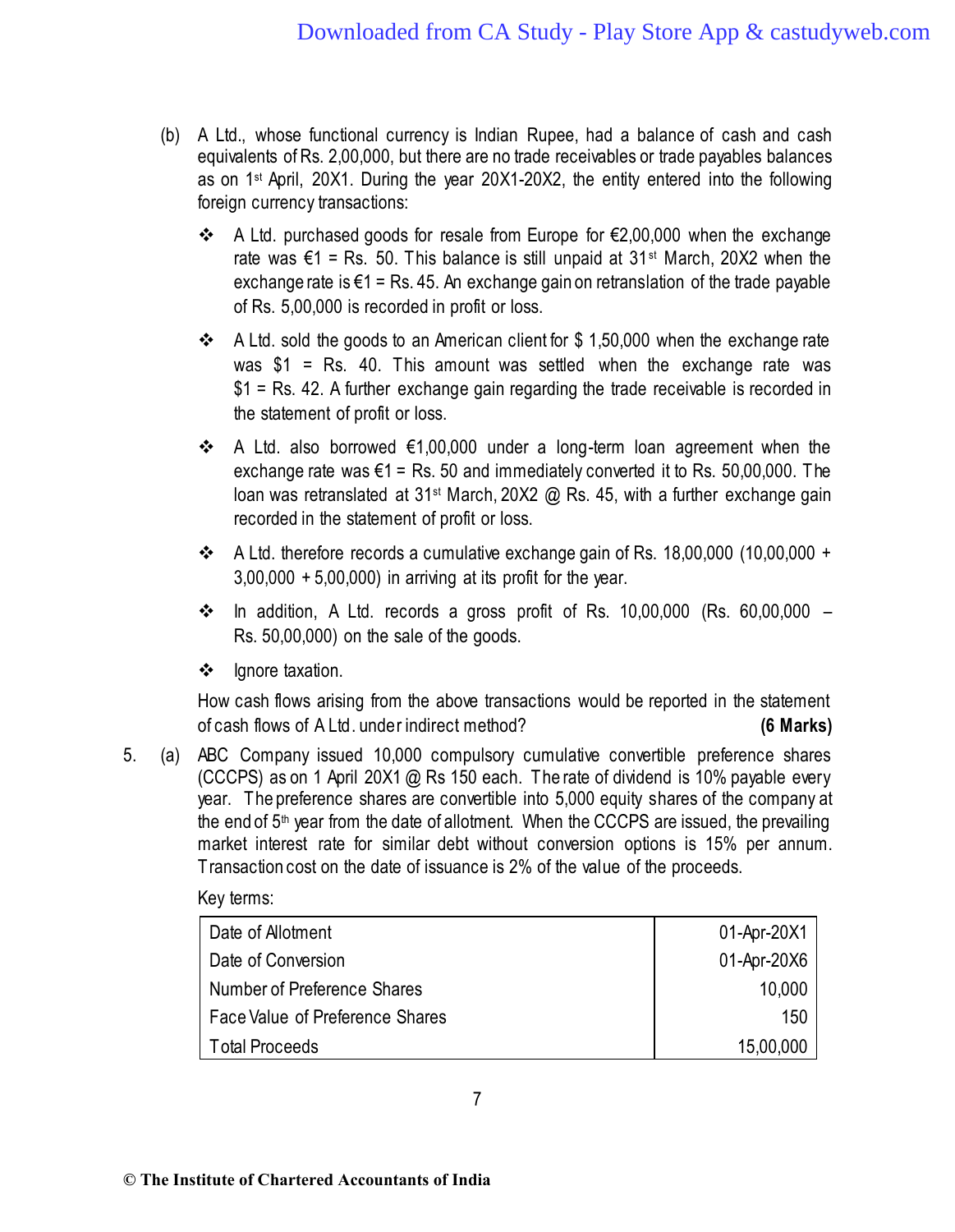| Rate of dividend                            | 10%    |
|---------------------------------------------|--------|
| Market Rate for Similar Instrument          | 15%    |
| Transaction Cost                            | 30,000 |
| Face value of equity share after conversion | 10     |
| Number of equity shares to be issued        | 5,000  |
| Effective interest rate                     | 1586%  |

You are required to compute the liability and equity component and pass journal entries for entire term of arrangement i.e. from the issue of preference shares till their conversion into equity shares keeping in view the provisions of relevant Ind AS. **(12 Marks)**

(b) An entity has a nuclear power plant and a related decommissioning liability. The nuclear power plant started operating on 1<sup>st</sup> April, 20X1. The plant has a useful life of 40 years. Its initial cost was  $\bar{\tau}$  1,20,000. This included an amount for decommissioning costs of  $\bar{\tau}$  10,000, which represented  $\bar{\tau}$  70,400 in estimated cash flows payable in 40 years discounted at a risk-adjusted rate of 5 per cent. The entity's financial year ends on  $31<sup>st</sup>$ March. Assume that a market-based discounted cash flow valuation of  $\bar{\tau}$  1,15,000 is obtained at 31st March, 20X4. This valuation is after deduction of an allowance of  $\bar{\tau}$  11,600 for decommissioning costs, which represents no change to the original estimate, after the unwinding of three years' discount. On 31st March, 20X5, the entity estimates that, as a result of technological advances, the present value of the decommissioning liability has decreased by  $\bar{\tau}$  5,000. The entity decides that a full valuation of the asset is needed at  $31^{st}$  March, 20X5, in order to ensure that the carrying amount does not differ materially from fair value. The asset is now valued at  $\bar{\tau}$  1,07,000, which is net of an allowance for the reduced decommissioning obligation.

How the entity will account for the above changes in decommissioning liability if it adopts revaluation model? **(8 Marks)**

6. (a) A Ltd. intends to open a new retail store in a new location in the next few weeks. It has spent a substantial sum on a series of television advertisements to promote this new store. It has paid for advertisements costing Rs. 8,00,000 before 31<sup>st</sup> March, 20X2. Rs. 7,00,000 of this sum relates to advertisements shown before 31st March, 20X2 and Rs. 1,00,000 to advertisements shown in April, 20X2. Since 31st March, 20X2, A Ltd. has paid for further advertisements costing Rs. 4,00,000. The accountant charged all these costs as expenses in the year to 31 March 20X2. However, CFO of A Ltd. does not want to charge Rs.12,00,000 against my 20X1-20X2 profits. He believes that these costs can be carried forward as intangible assets because the company's market research indicates that this new store is likely to be highly successful.

8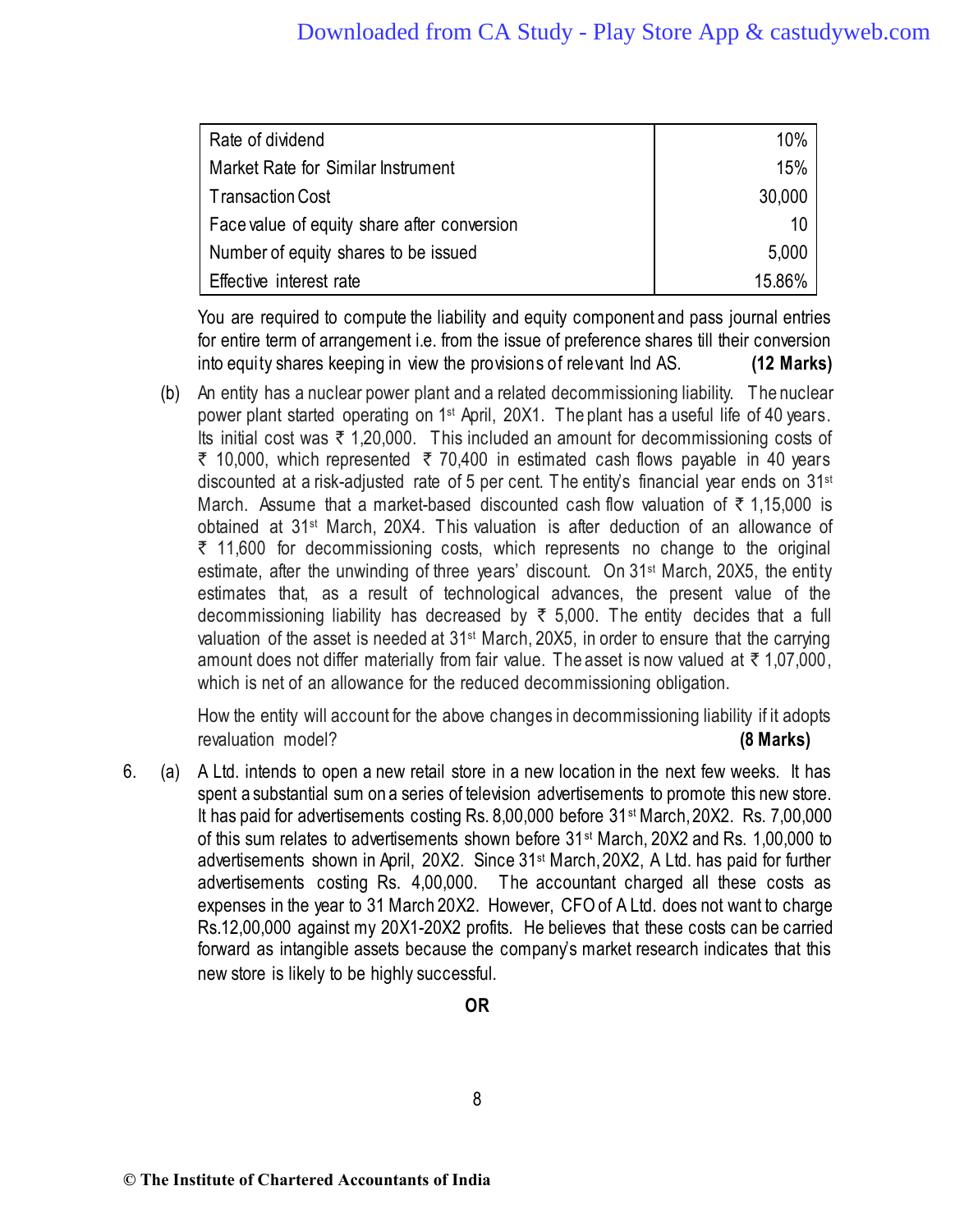As at 31st March, 20X1, a plantation consists of 100 Pinus Radiata trees that were planted 10 years earlier. The tree takes 30 years to mature, and will ultimately be processed into building material for houses or furniture. The enterprise's weighted average cost of capital is 6% p.a.

Only mature trees have established fair values by reference to a quoted price in an active market. The fair value (inclusive of current transport costs to get 100 logs to market) for a mature tree of the same grade as in the plantation is:

As at 31st March, 20X1: 171

As at 31st March, 20X2: 165

Assume that there would be immaterial cash flow between now and point of harvest.

The present value factor of Rs. 1 @ 6% for

19th year =  $0.331$ 

 $20<sup>th</sup>$  year = 0.312

State the value of such plantation as on 31st March, 20X1 and 20X2 and the gain or loss to be recognised as per Ind AS. **(6 Marks)**

(b) ABC Ltd. is a company which has a net worth of Rs. 200 crores, it manufactures rubber parts for automobiles. The sales of the company are affected due to low demand of its products.

| The previous year's financials state: |  | (Rs. in Crores) |
|---------------------------------------|--|-----------------|
|                                       |  |                 |

|                  | March 31, 20X4<br>(Current year) | March 31,<br>20X3 | March 31,<br>20X2 | March 31,<br><b>20X1</b> |
|------------------|----------------------------------|-------------------|-------------------|--------------------------|
| Net Profit       | 3.00                             | 8.50              | 4.00              | 3.00                     |
| Sales (turnover) | 850                              | 950               | 900               | 800                      |

# **Required**

Does the Company have an obligation to form a CSR committee since the applicability criteria is not satisfied in the current financial year? **(6 Marks)**

(c) Croton Limited is engaged in the business of trading commodities. The company's main asset are investments in equity shares, preference shares, bonds, non-convertible debenture (NCD) and mutual funds.

The Company collects the periodical income (i.e. interest, dividend, etc.) from the investments and regularly sells the investment in case of favouable market conditions. Such investments have been classified as non-current investments in the financial statements.

Also, the company buys and sells equity shares of companies for earning short term profits from the stock market.